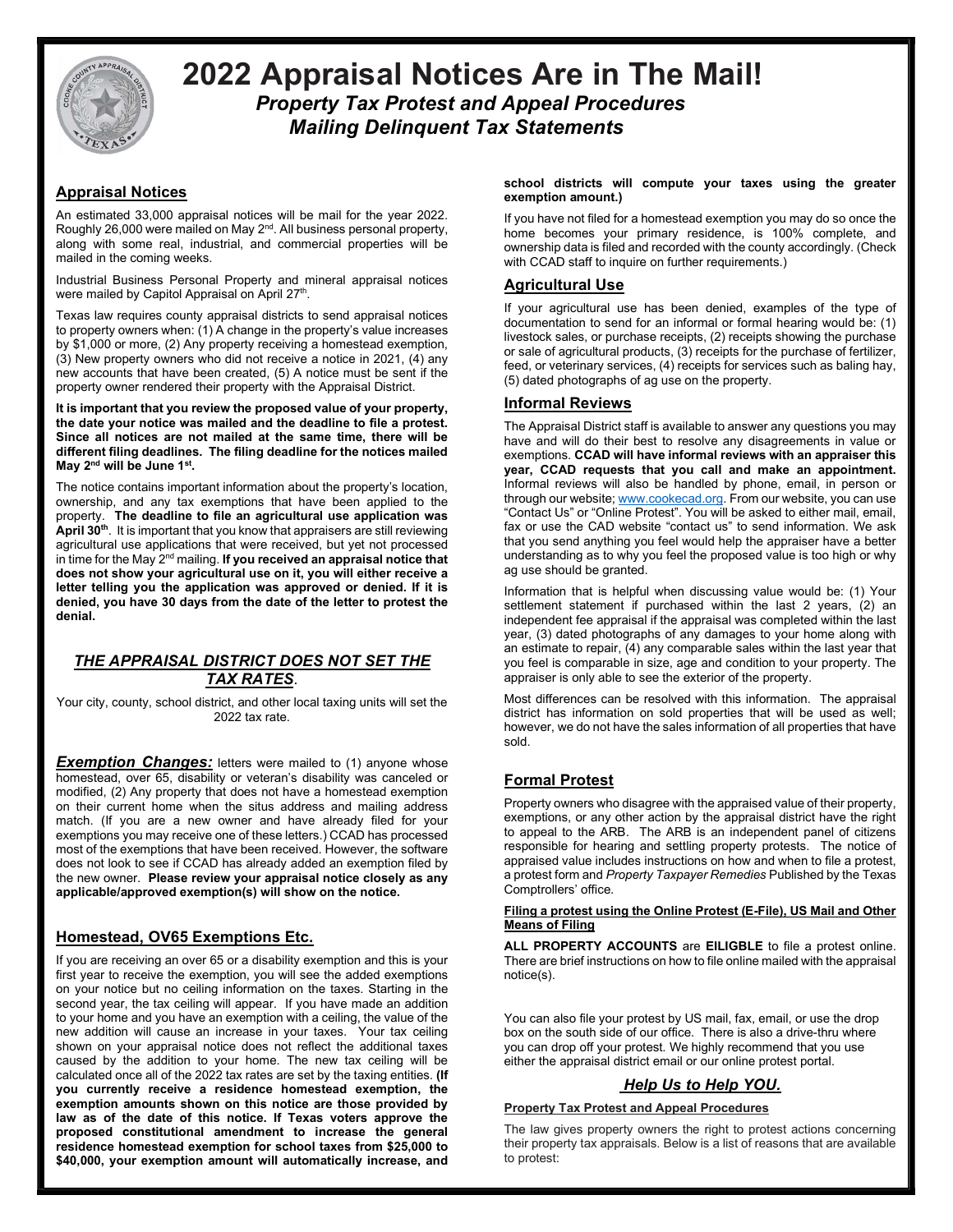#### Reasons you can protest:

- Incorrect appraised (market) value
- Value is unequal compared with other properties
- Property should not be taxed in (Taxing unit).
- Property is not located in this appraisal district
- or otherwise, should not be included on the appraisal district's record.
- Failure to send required notice
- Temporary disaster damage exemption was denied or modified
- Exemption was denied, modified or cancelled.
- Ag use, open-space or another special appraisal was denied, modified or cancelled.
- Change in use of land appraised as ag-use, open-space or timberland.
- Incorrect appraised or market value of land under special appraisal for ag-use, open-space or another special appraisal.
- Owner's name is incorrect
- Property description is incorrect.
- Incorrect damage assessment rating for a property qualified for a temporary disaster exemption.
- **Other**

Property Taxpayer Remedies publication is available at the Cooke County Appraisal District: 201 N. Dixon St. Gainesville, Texas or our website: www.cookecad.org. The publication is also available on the Comptrollers' website: www.comptroller.texas.gov/taxes/property-tax. Also available on their website and the appraisal district's website are two videos: "How to Present Your Case at an ARB Hearing: A Homeowners Guide" and "How to Present your Case at an ARB hearing: A Guide for Small Businesses.

The Comptroller's publication, Property Taxpayers' Remedies, explains in detail how to protest your property appraisal, what issues the ARB can consider and what to expect during a protest hearing. The publication also discusses your options if you disagree with the decision of the ARB; such as filing in district court, binding arbitration, or filing with the State Office of Administrative Hearings (SOAH).

#### Review by the ARB

If you cannot resolve the issue informally with the county Appraisal District (CAD) staff, you may have your case heard by the ARB.

The ARB is an independent board of citizens that reviews problems with appraisals or other concerns listed above. It has the power to order the CAD to make the necessary changes to solve your issues. If you file a written request for an ARB hearing (called a notice of protest) before the deadline, the ARB will set your case for a hearing. You will receive notice of the date and time of the hearing. If necessary, you may request a hearing in the evening or on a Saturday or Sunday. Prior to your hearing, you may ask to

review the evidence the CAD plans to introduce at the hearing to establish any matter at issue.

Formal hearings before the Appraisal Review Board (ARB) will be available via conference calls or in person. If you are scheduled for a hearing before the ARB, you will receive documentation prior to your hearing date giving you the date and time of your hearing as well as an explanation of the procedures for the conference call. ARB hearings are subject to the Open Meeting Act. For anyone who would like to listen to the meeting there is a phone number and an ID number to join the meeting. You can call our office at 940-665-7651 and request the phone number and ID number.

Hearings by conference call will require evidence and the appropriate affidavit form to be signed and submitted to the ARB five (5) days prior to your hearing. You can find the required affidavit on our website at www.cookecad.org under "Forms", "ARB", "Property Owner Affidavit of Evidence".

To the greatest extent practicable, the hearing will be informal. You or your designated agent will present evidence or you may send the notarized evidences for the ARB to review at your hearing. The CAD representative will also present evidence about your case. You may cross-examine the CAD representative. The ARB will make its decision based on the evidence presented. In most cases, the CAD has the burden of establishing the property's value by a preponderance of the evidence presented.

You should review ARB hearing procedures to learn more about evidence and related matters. You will find a protest form on the back of your appraisal notice. You can get a copy of a protest form from the appraisal district lobby, our website www.cookecad.org or from the Comptroller of Public Accounts at

www.comptroller.texas.gov/taxes/property-tax/protests/index.php

You should not try to contact an ARB member outside of the hearing. The law requires ARB members to sign an affidavit saying that they have not talked about your case before the ARB hears it.

#### Review by the District Court, an Arbitrator or SOAH

After it decides your case, the ARB must send you a copy of its order by certified mail. If you are not satisfied with the decision, you have the right to appeal. To appeal such an order to district court, a party must file a petition for review with the district court within 60 days after you receive your notice of final value.

in certain cases, an alternative to filing an appeal in district court, you may file not later than the 60th day after you receive notice of the ARB order, a request for binding arbitration with the county appraisal district. If the subject of your appeal has a value of \$1 million or more you may appeal to the State Office of Administrative Hearings (SOAH). To appeal an ARB order to SOAH, a property owner must file with the chief appraiser of the appraisal district not later than the  $30<sup>th</sup>$  day after the date the property owner receives notice of the order. Appeals to district court, binding arbitration, or SOAH all require payment of certain fees or deposits.

#### Tax Payment

In any case you must pay either the amount of taxes due on the portion of the taxable value not in dispute or the amount of taxes due on the property under the order from which the appeal is taken.

INFORMATION ON TAX RATES, PUBLIC HEARINGS, & PROPERTY TAXES WILL BE AVAILABLE IN AUGUST AT: TEXAS.GOV/PROPERTYTAXES You will receive a post card in the mail.

#### More Information

You can get additional information on how to prepare a protest from the Comptroller's publication, Property Tax Basics, available on the Comptroller's Property Tax Assistance Division's website at www.comptroller.texas.gov/taxes/propertytax/basics.php or from the appraisal district website www.cookecad.org under Videos.

### Deadline for Filing Protests with the ARB

On or before May 26\* (Or 30 days after a notice of appraised value was mailed to you, whichever is later).

Our office is located at: 201 N. Dixon St. Gainesville, Texas. Office hours are 8 am to 5 pm, phone number: 940-665-7651,